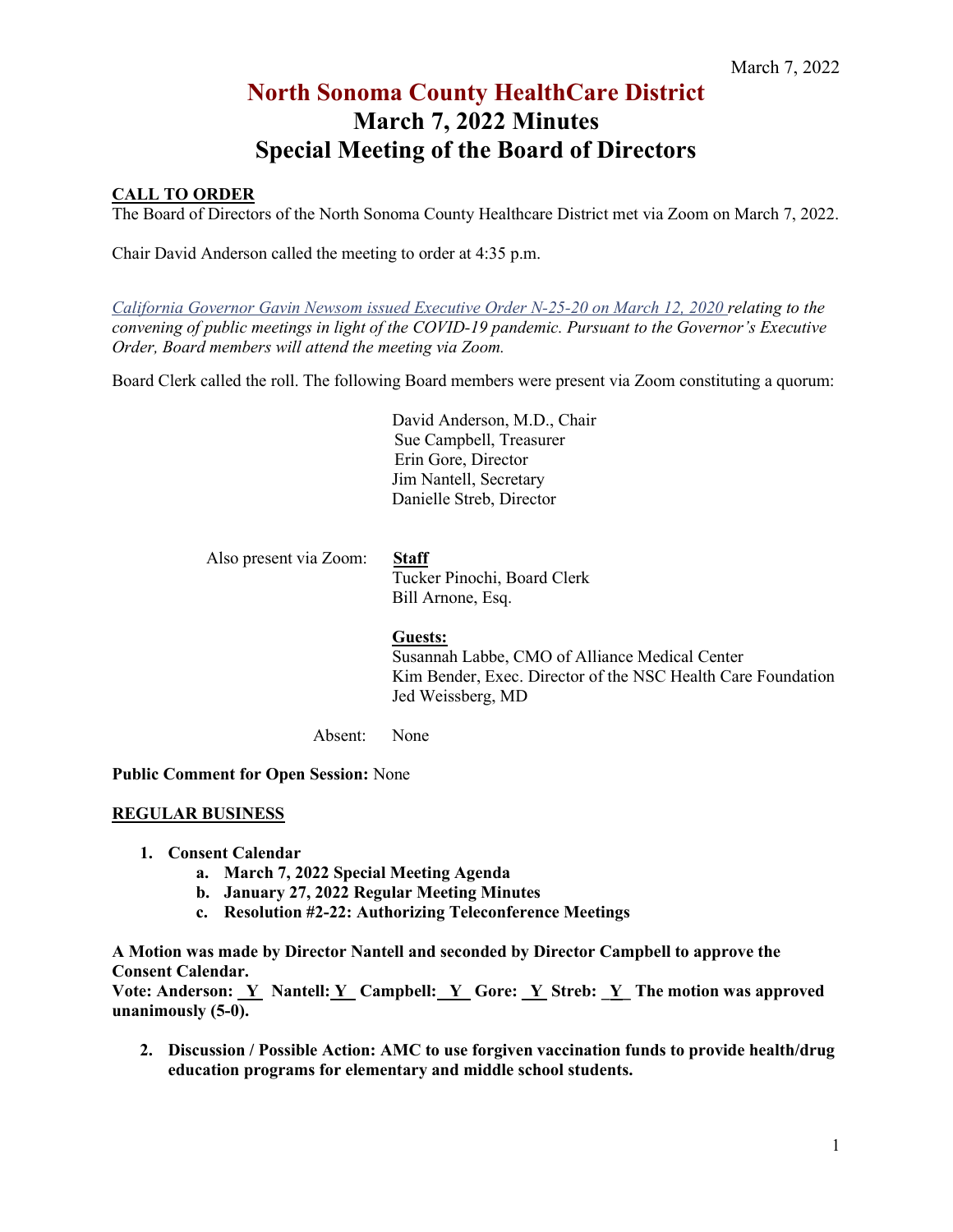Sue Labbe reviewed the documents listed on the agenda as part of Alliance Medical Center's plan to repay the loan granted by the District. Per the Board's request to then-CEO Joan Churchill, these documents are to serve as the framework for conditional forgiveness of the loan.

Director Anderson asked Ms. Labbe to verify whether the dedicated drug abuse educator had yet been hired. Ms. Labbe responded no.

**A Motion was made by Director Anderson and seconded by Director Campbell to authorize the preparation of documents providing for conditional forgiveness of the loan as stipulated by the education plan presented by Alliance CMO Labbe.** 

**Vote: Anderson:**  $\underline{Y}$  Nantell:  $\underline{Y}$  Campbell:  $\underline{Y}$  Gore:  $\underline{Y}$  Streb:  $\underline{Y}$  The motion was approved **unanimously (5-0).** 

Sue Labbe thanked the Board of Directors and left the meeting at 4:50 pm.

**3. Discussion / Possible Action: NSC Health Care Foundation Request for Funding Of Process to Explore Development of Cloverdale Community Wellness Center**

Director Nantell briefly introduced the topic by reviewing the Board's reason for inviting Ms. Bender back before the Board. Ms. Bender presented her funding proposal in January's regular meeting and returned in order to ensure Directors Gore and Streb (absent at January's regular meeting) were up to date on the Board's considerations before approving or rejecting the proposal.

The proposal requests that the District fund a consultant position to work with the community in Cloverdale to explore the development of a community wellness center.

Noting that the necessary materials were in the Board's packet for their review, Director Nantell opened the topic for questions. Director Campbell added that she recalled a follow up item from January's regular meeting minutes, namely Director Gore's request to hear from the team developing Alexander Valley's Community Wellness Center. Director Gore added that she is supportive of Ms. Bender's proposal and that her questions were meant to encourage discussion and inquiry by the rest of the Board.

Ms. Bender returned to Director Campbell's question about follow ups, and asked whether Campbell had Providence in mind specifically when she mentioned seeking external input as a follow up from January's regular meeting. Director Campbell recalled that there was potential overlap with a project from Alexander Valley Healthcare, and redirected the discussion to that potential overlap and what Ms. Bender had discussed with the team at AVH. She reported that there is indeed overlap between the two planning processes, and that AVH's team was open to hearing what the community in Cloverdale had to contribute to the development of their wellness center, even as needs differ between the precise target audiences for each center. Debbie Howell, Alexander Valley Regional Medical Center CEO, plans to join the incommunity listening sessions for Cloverdale's NSCHF Wellness Center.

Director Campbell returned to the topic of outreach to Providence. Ms. Bender reported that there is interest at Providence and suggested that moving forward with her proposal as presented would make it clear to them that the District sees the NSCHF Wellness Center in Cloverdale as a worthwhile investment.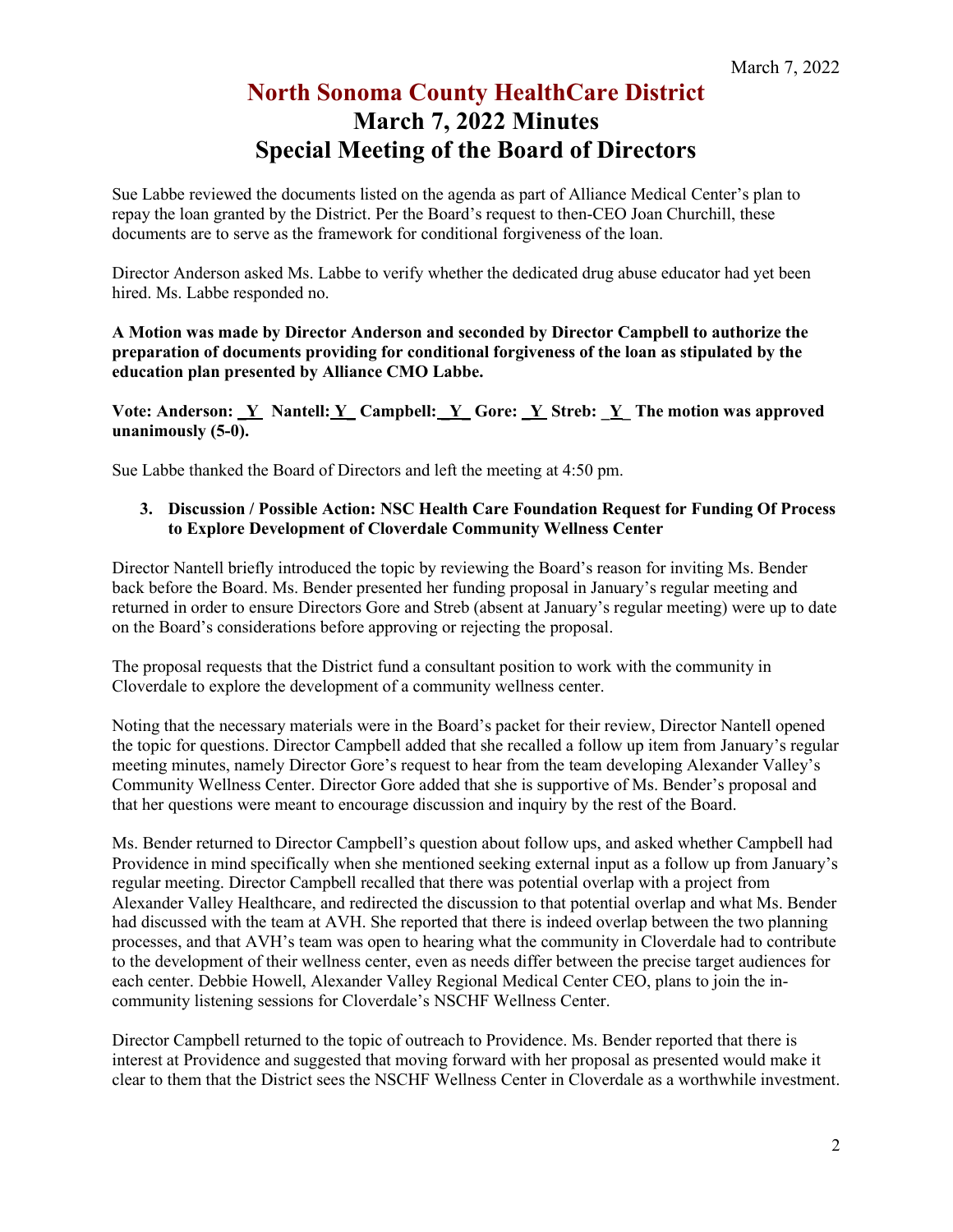She further suggested that a strong signal in support of such a Wellness Center in Cloverdale may entice Providence to put forth monies for similar sites in Healdsburg and Windsor.

Bender said she would like to meet with Providence in person to present the proposal scaled up to all of North Sonoma County. Director Campbell noted that Board Chair David Anderson is a member of Providence's Community Benefit Committee for Healdsburg and Petaluma Valley Hospitals, and that she hoped the proposal would be addressed in one of the meetings of that committee. She further suggested that Anderson could use that position to advocate for Ms. Bender's proposal.

#### **A Motion was made by Director Gore to accept the NSCHF proposal to fund community listening sessions in Cloverdale regarding the development of a community wellness center there.**

Director Streb interjected to clarify whether the focus of the proposal was narrowed to Cloverdale from its initial scope, which covered all of North Sonoma County. Bender replied that the proposed listening sessions were now centered on Cloverdale alone. She continued, affirming the need for each community to have input over the development of their local wellness center. The budget we are requesting from the Board is \$227,000 over two years. Director Gore expanded on Bender's point and said that the goal was to create a scalable model for other organizations to build upon. Director Gore noted that in spite of Director Anderson's concerns about the cost of the program to the District, the added value in Cloverdale would be significant due to the relative dearth of community-level activities there.

Ms. Bender went further and described the listening sessions as valuable indirect contributions to community health in themselves, relaying that research showed a measurable difference when planning included community listening sessions such as these. Director Gore summarized the point by saying that, the price tag was elevated because the District would be paying community members to attend and give their input. This ensures that those who otherwise may not attend have a chance to be heard on the development of the wellness center.

Director Streb returned to the importance of focusing on Cloverdale specifically, describing the scant landscape of community-based activities for families there. On The Margins, NSCHF's proposed partner for the project, is expected to orchestrate the engagement in Cloverdale, and she expected strong, positive results from their participation.

Jed Weissberg asked whether the proposal was a replication of another, or if it was only a proposal that Ms. Bender hoped would be replicated. Additionally, he asked whether District funds were set aside in her proposal for evaluation of outcomes, or if Ms. Bender's expectation was that Providence would fund that portion of the project.

Ms. Bender replied that On The Margins had incorporated evaluation processes in their proposal requesting funds from the District.

Director Nantell expressed his desire that Providence join the District in funding the second year of the exploration process. He said that although unrealistic, anything that helps the District expand its footprint outside of Healdsburg would be advantageous. Being the sole funder of the project is an opportunity to own it in the eyes of the public, but the project will be difficult to sustain without the addition of other sources of funding.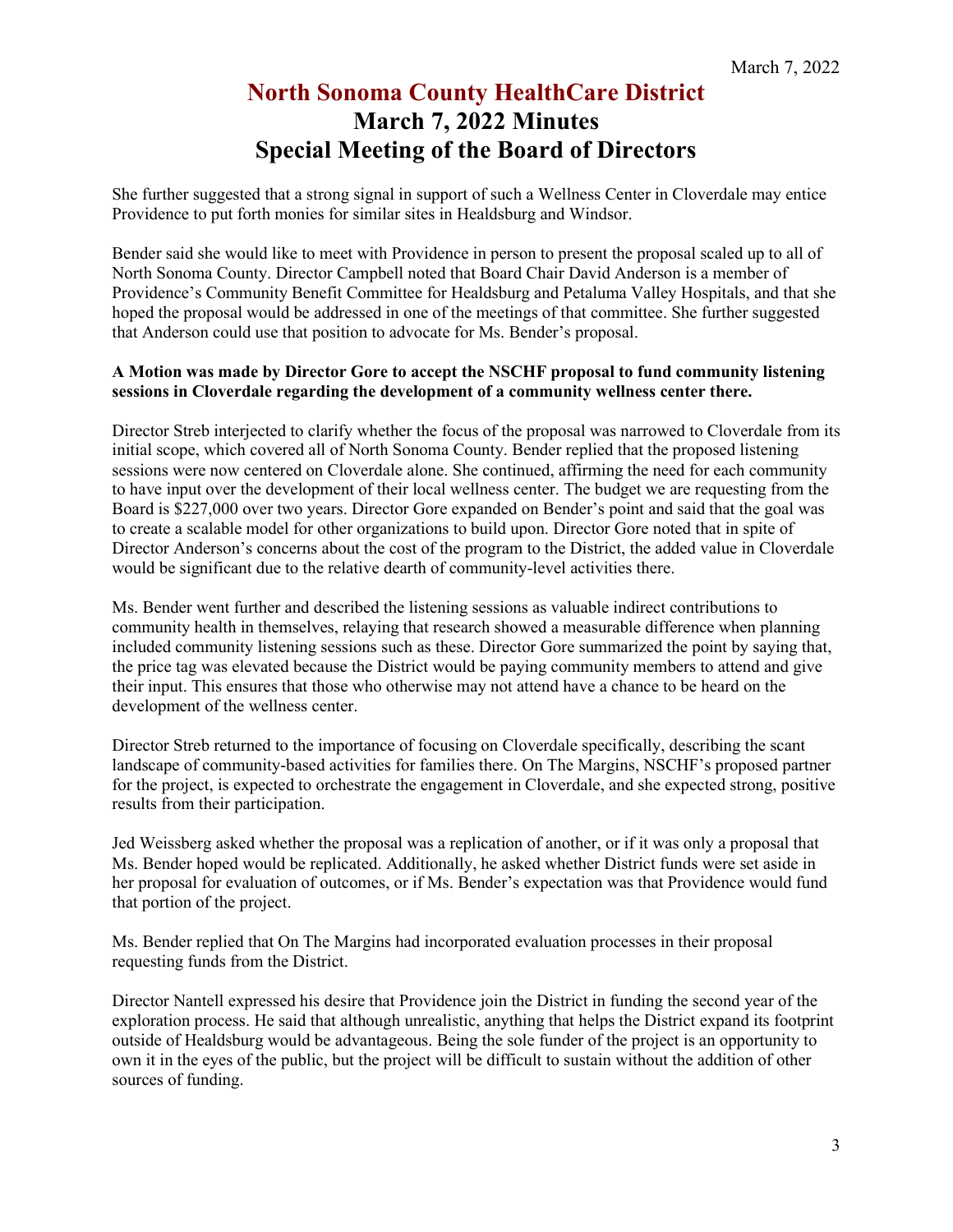District Counsel Bill Arnone interjected to say that approval of funding for Ms. Bender's proposal must be conditioned upon its compliance with the District's grant policy, currently being drafted.

**A superseding Motion was made by Director Nantell, and seconded by Director Gore, to accept the NSCHF proposal to approve the request for funding at the dollar amount presented, subject to compliance with the District's forthcoming Grant Funding Policy.** 

Vote: Anderson: <u>Y\_Nantell: Y\_Campbell: Y\_Gore: Y\_Streb: Y\_The motion was approved</u> **unanimously (5-0).** 

Ms. Bender thanked the Board for its approval of her proposal. She said that she will inform Providence and begin discussions on replicating the project in Windsor, and that she would report back to the Board in person. Director Anderson added that he would like to add a requirement to do so in the District's approval of Bender's proposal, and District Counsel advised that such a requirement would be included in the aforementioned Grant Funding Policy.

Director Gore suggested that she and Director Streb report back to the Board monthly using a standardized form, in addition to the quarterly reports that will be required by the Grant Funding Policy.

Finally, Director Anderson requested that Ms. Bender inform the Board when a time and location are determined for these community listening sessions in Cloverdale, in case any of the directors would like to attend.

Kim Bender left the meeting at 5:01 pm.

#### **4. Discussion / Possible Action: Healdsburg City Council Vaccination Policy Letter of Support**

Director Gore reviewed the December controversy surrounding the Healdsburg City Council's vaccination requirement for in-person attendance of City Council meetings. She received a request for a letter of support from the Board detailing why such a policy is advisable. Recognizing that these concerns were no longer currently top-of-mind in the District, Director Gore questioned whether such a letter would still be germane to the public conversation. Directors Nantell and Anderson both suggested that the time has passed, with the caveat that vaccination policy will likely be a topic of controversy for months if not years to come.

Since the Board may not be able to react in line with a future news cycle in which such a letter would be of use to the public, Director Nantell suggested granting the Chair advanced approval to draft and send a letter in support of the City Council's vaccination policy. The Board Clerk noted that the Petaluma Health Care District had recently seen the potential for controversy surrounding a vaccination requirement during one of its sponsored community events, and that therefore the issue was likely not confined to the past. Directors Campbell and Gore agreed with Director Nantell that it may be useful to draft the letter in advance, and Director Campbell suggested that similar to the parcel tax exemption letter written by the Board, a letter supporting vaccination for COVID-19 could be written and posted on the District's website.

Director Anderson referred Director Gore to a potential source of evidence to include in the draft.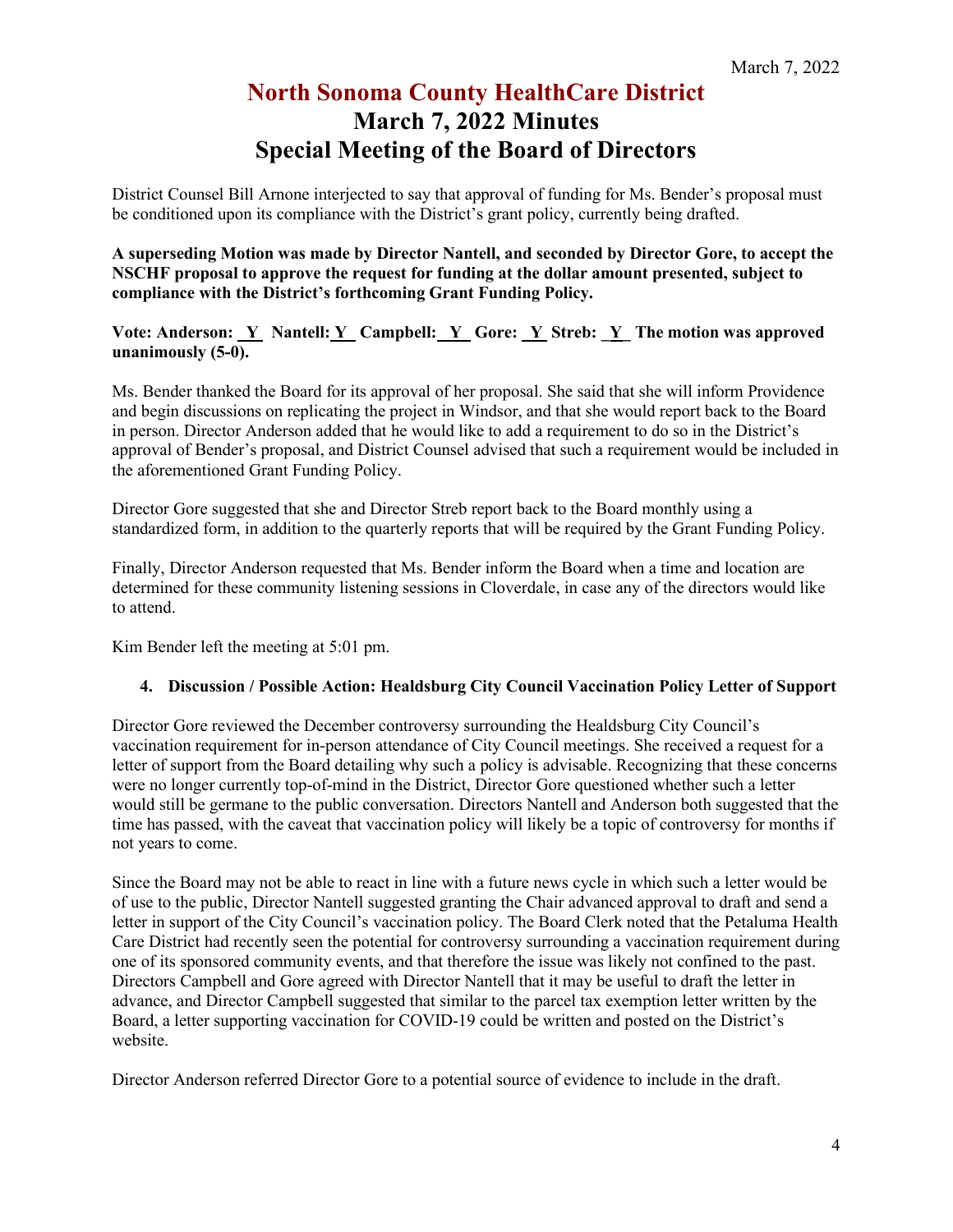The Board agreed that Director Gore could move forward with a draft letter to be reviewed and approved by the Board at a later meeting.

#### **5. Presentation: Statutory Responsibilities of the NSCHD Board**

District Counsel Bill Arnone outlined the changed statutory responsibilities of the Board after the sale of Healdsburg Hospital. He noted that this was not a training, but a brief overview for the Directors' information.<sup>[1](#page-4-0)</sup>

Per Counsel, the Board no longer has responsibilities relating to credentialing, the Stark Law, or anti-trust enforcement. The ongoing statutory responsibilities of the Board are compliance with so-called "Sunshine Laws" (the CA Public Records Act and the Ralph M. Brown Act of 1953), the maintenance of contracts, the execution of elections for Board vacancies, and otherwise maintaining compliant policies and procedures such as the Grant Funding Policy described earlier in the meeting by Counsel.

#### **6. Board Committee Assignments**

Board of Directors Chair Anderson assigned committee memberships as shown on the attached document.[2](#page-4-1) Director Campbell noted that the Board chose to wait to appoint a member to the Providence Quality Committee until that committee's first meeting.

#### **7. Status Update: Alexander Valley Medical Center Repayment of Loan for Vaccinations**

Director Streb reported on her conversation with Debbie Howell about repayment of this loan, and invited Ms. Howell to share how Alexander Valley Medical Center ("AVMC" hereafter) has used the funds. As with Alliance Medical Center's forgiven \$150,000 loan, the Board will discuss forgiveness of the loan to AVMC subject to conditions determined by the Board following Ms. Howell's report.

Director Campbell underlined that Ms. Howell is to present potential uses for the forgiven funds, not to simply show up with a request for unconditional forgiveness of the loan. Director Streb relayed the guidelines she shared with Ms. Howell, namely the restriction on use of loaned funds for infrastructure or operational purposes at AVMC. Director Nantell shared his position that loan forgiveness should not occur if AVMC received reimbursement from the Federal government. He said that determining whether AVMC has been reimbursed should be the first step in this conversation with Ms. Howell.

Director Streb confirmed that she would follow up with Ms. Howell and extend an invite for March's regular meeting, omitting the possibility of forgiving the loan until it has been determined whether AVMC received reimbursement. Further, Director Streb will request proposals from Ms. Howell for use of the loaned funds to address one of the District's health priority areas. Director Gore suggested an in person follow up with herself, Director Streb, and Ms. Howell.

#### **8. Discussion / Action Regarding District Finances a. Review and Accept District Financial Reports**

<span id="page-4-1"></span><span id="page-4-0"></span><sup>&</sup>lt;sup>1</sup> Attachment #1, "Statutory Responsibilities of the Board" PowerPoint by Bill Arnone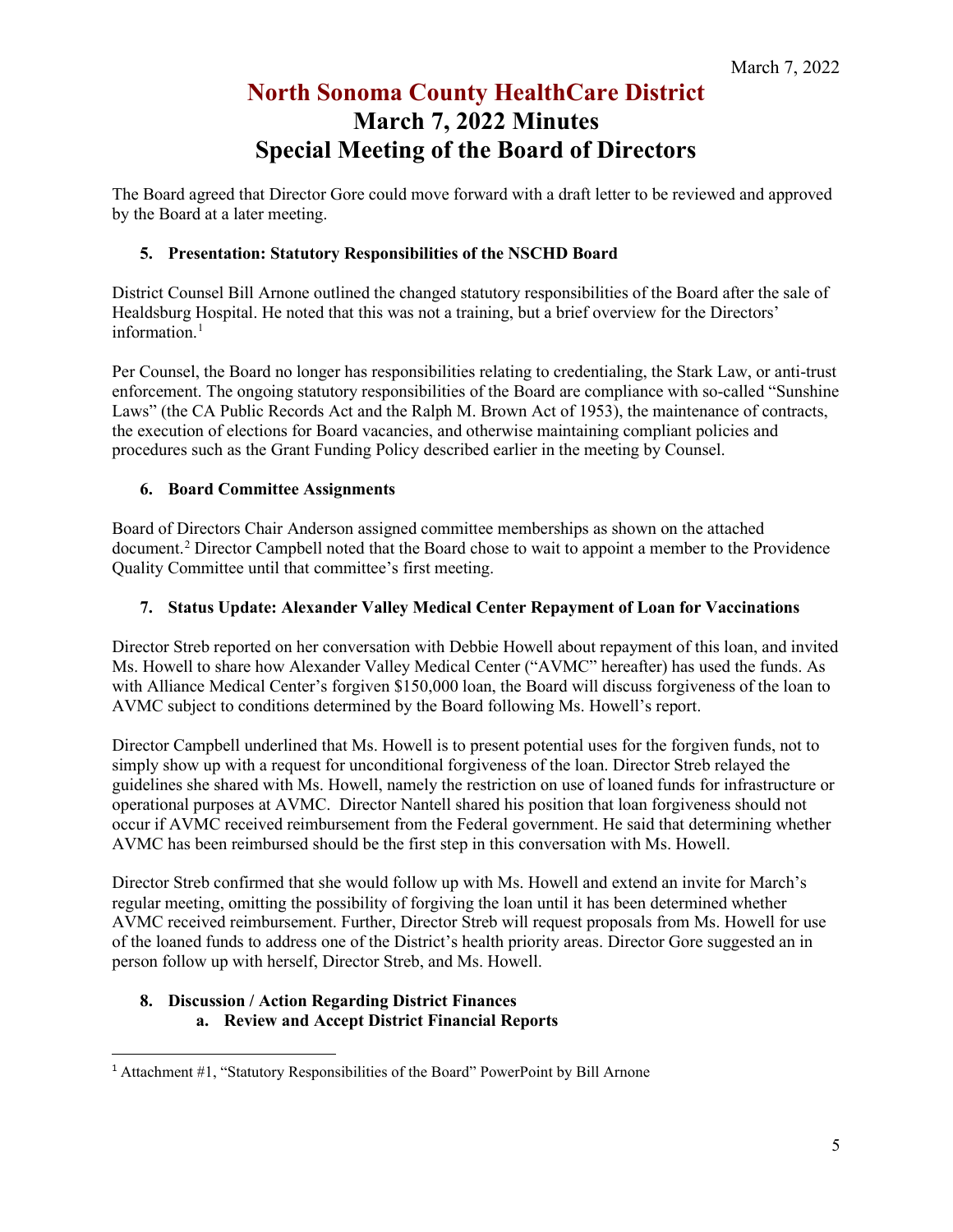Director Campbell shared the District's latest financial reports. She opened the floor for questions, with the note that this meeting's reports were relatively standard. She noted that there were items included for which the District is not in fact responsible, such as the final line item "Management Consulting," which is paid for by Providence.

#### **A Motion was made by Director Nantell, and seconded by Director Campbell, to approve the District's financial report as presented.**

Vote: Anderson: Y\_ Nantell: Y\_ Campbell: Y\_ Gore: abs Streb: Y\_ The motion was approved **with four ayes, no nays, and one not voting (4-0-1).** 

#### **b. Status of Sonoma Wealth Advisors Contract**

Director Campbell reported that the contract with Sonoma Wealth Advisors ("SWA" hereafter) is finished and signed. She said that there was only one outstanding item before transferring funds to Sonoma Wealth Advisors for investment according to the forthcoming District Board investment policy. The finance committee will meet to discuss expected total investments with SWA, expected ROI, and what the District would like to have in the account at the end of 10 years. The finance committee will use these figures to determine the District's budget for the new fiscal year.

#### **c. District Audit**

Director Campbell reported that the 2020 MediCal and 2016 Electronic Health Record (EHR) audits are almost complete. RSM will conduct the audit for the District this year, after which Director Campbell anticipates the Board will be able to pursue more affordable service options.

#### **d. Resolution #3-22 Authorization of Parcel Tax Exemption**

#### **A Motion was made by Director Nantell to approve resolution #3-22 Authorizing the Parcel Tax Exemption.**

Director Anderson requested a brief explanation of the resolution prior to continuing the vote. District Counsel explained that this resolution was a yearly requirement associated with assessing the parcel tax to fund the District.

**Director Campbell seconded Director Nantell's motion to approve resolution #3-22 Authorizing the Parcel Tax Exemption. Vote: Anderson: Y\_ Campbell: Y\_ Nantell: Y\_ Gore: abs Streb: Y\_ The motion was approved with four ayes, no nays, and one not voting (4-0-1).** 

#### **9. Legal Report – Update for the Board on Any Legal Matters**

District Counsel reported his additions to the SWA contract, namely the requirement that all investments conform with the Board's forthcoming investment policy.

#### **10. Discussion / Possible Action Regarding New District Housekeeping (addressed after #12) a. Update on shared resources to provide Bookkeeping and other services**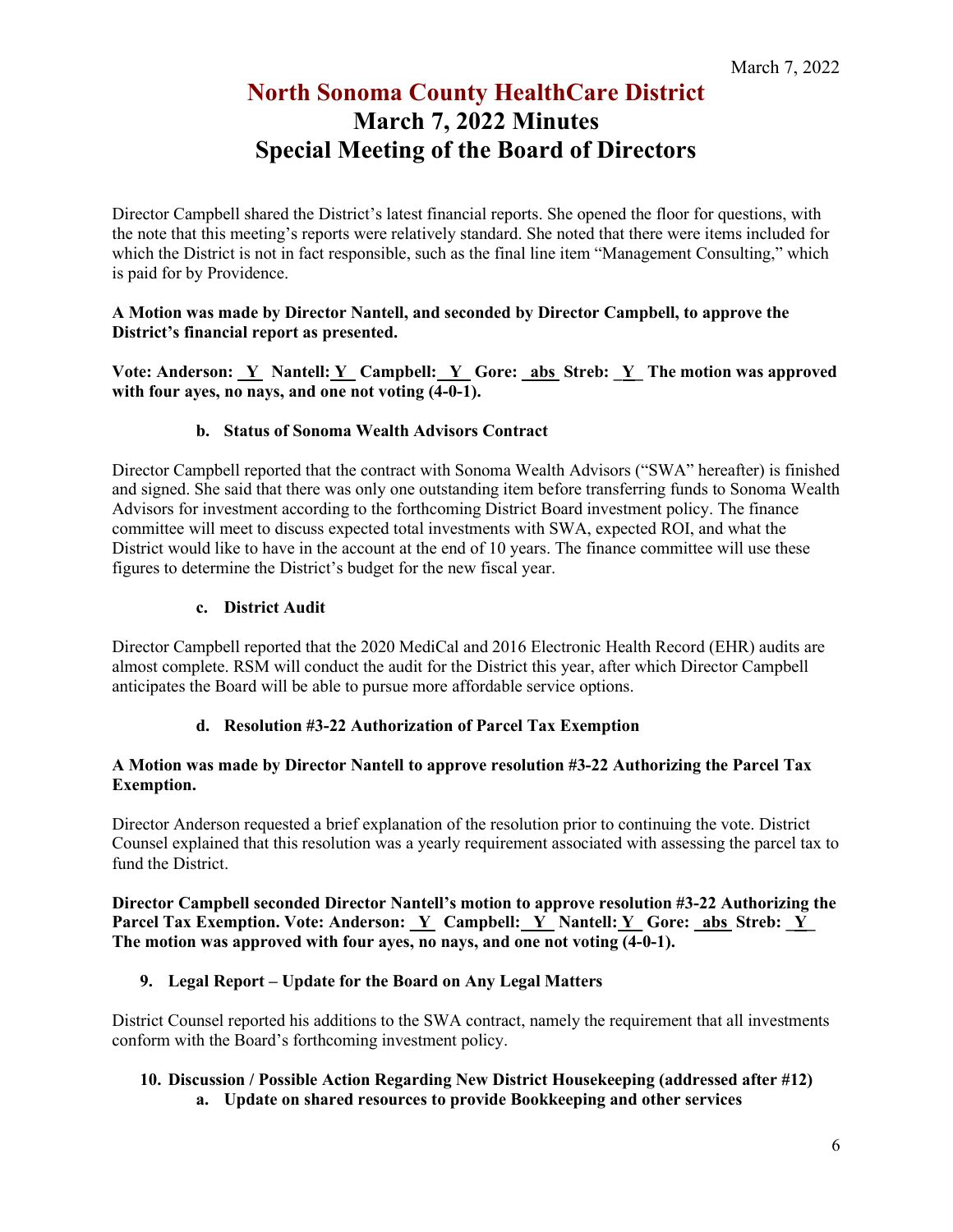Director Campbell discussed her ongoing exploration of possible replacements for the services of Julie Hanamura. Potential vendors included Pasenti & Brinker. They are unavailable until May, but Director Campbell anticipates a cost estimate after they review the District's books. She also discussed her outreach to Sonoma Valley Hospital, noting that her pursuit of a shared services agreement for bookkeeping with them had been fruitless.

District Counsel noted Pasenti and Brinker's strong reputation in the field, with the caveat that they are known to be expensive among comparable firms. Director Campbell suggested that the District's limited needs, in terms of work hours, may mitigate the higher cost of their service.

#### **b. Update on Website Editing (not addressed during this meeting)**

#### **11. Discussion / Possible Action: Hospital Matters a. Community Board Meetings**

Director Campbell reported that she has attended one meeting of the Hospital Quality Committee. She said that discussion centered around the eventual membership of the committee and asked the Board to begin considering potential nominees. Jed Weissberg asked, as a member of the public, whether the Board thought it important to exclude certain types of investments from the District's portfolio with SWA.

#### **b. Update on Possible Appointments to Community Board and Other Hospital Committees**

Director Campbell requested, and the Chair agreed, to postpone the discussion of this item until next Board meeting. She said that by then there should be a name for the Board to considering as its appointed representative on the relevant regional committees for Providence.

#### **12. Consideration of Materials Disseminated by Board Members**

#### **a. Form 700, Sexual Harassment Prevention Training and Ethics Training Certificat**

**b. Next Regular Meeting Scheduled for March 31, 2022.** 

Directors Nantell and Campbell noted two correspondences they received requesting to present proposals to the Board at the next meeting. These were from Kristin Bongiovanni at LIFT, a for profit organization, and Ariel Kelley regarding an upcoming county-wide ballot initiative. The Board Clerk will reach out to schedule their attendance at the March 31, 2022 regular meeting.

#### **13. Adjournment**

Chair David Anderson adjourned the meeting at 6:45 pm.

Submitted & Recorded by Tucker Pinochi, Board Clerk Contact [info@nschd.com](mailto:info@nschd.com) for more information.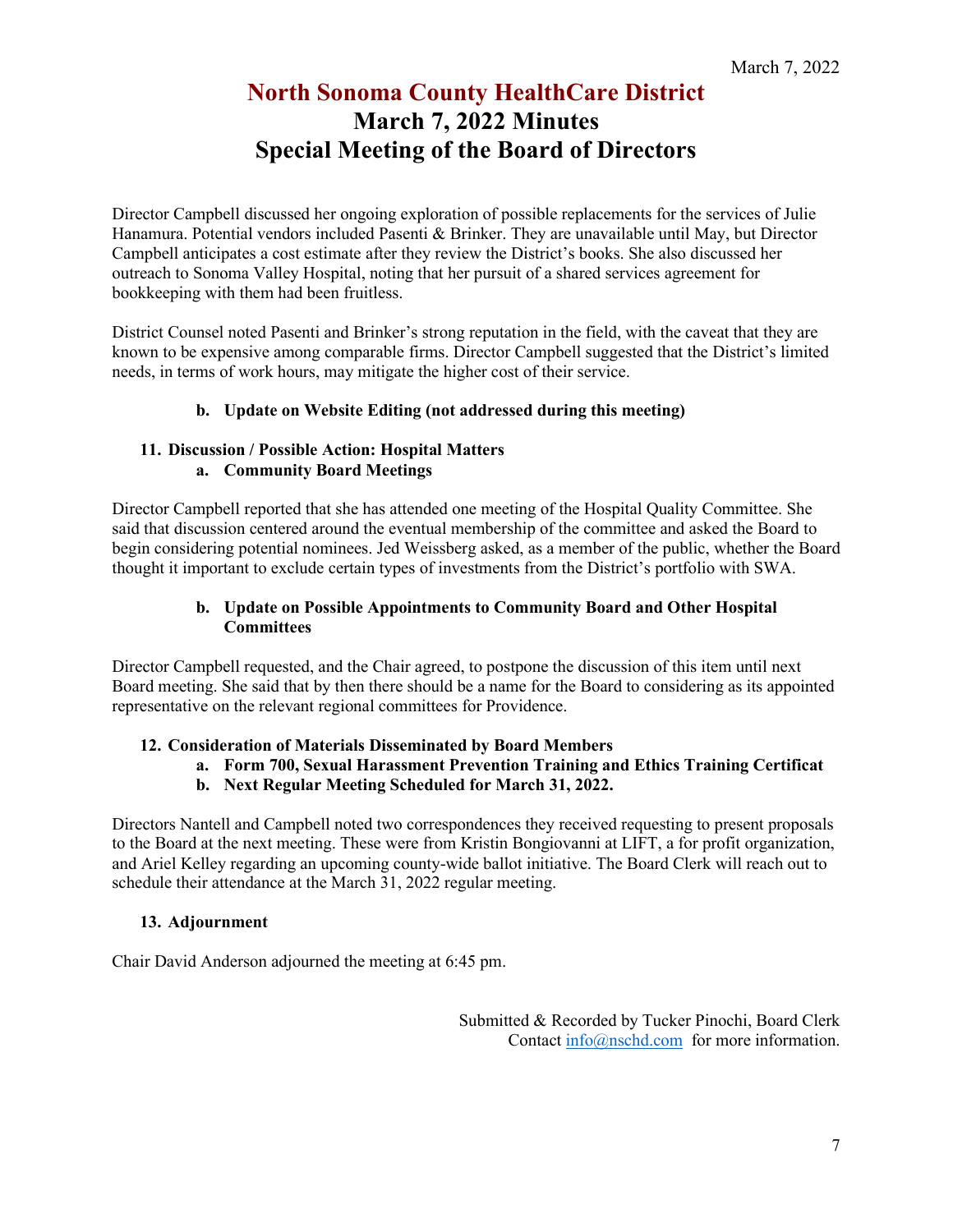North Sonoma County Health Care District

Post Sale Legal Responsibilities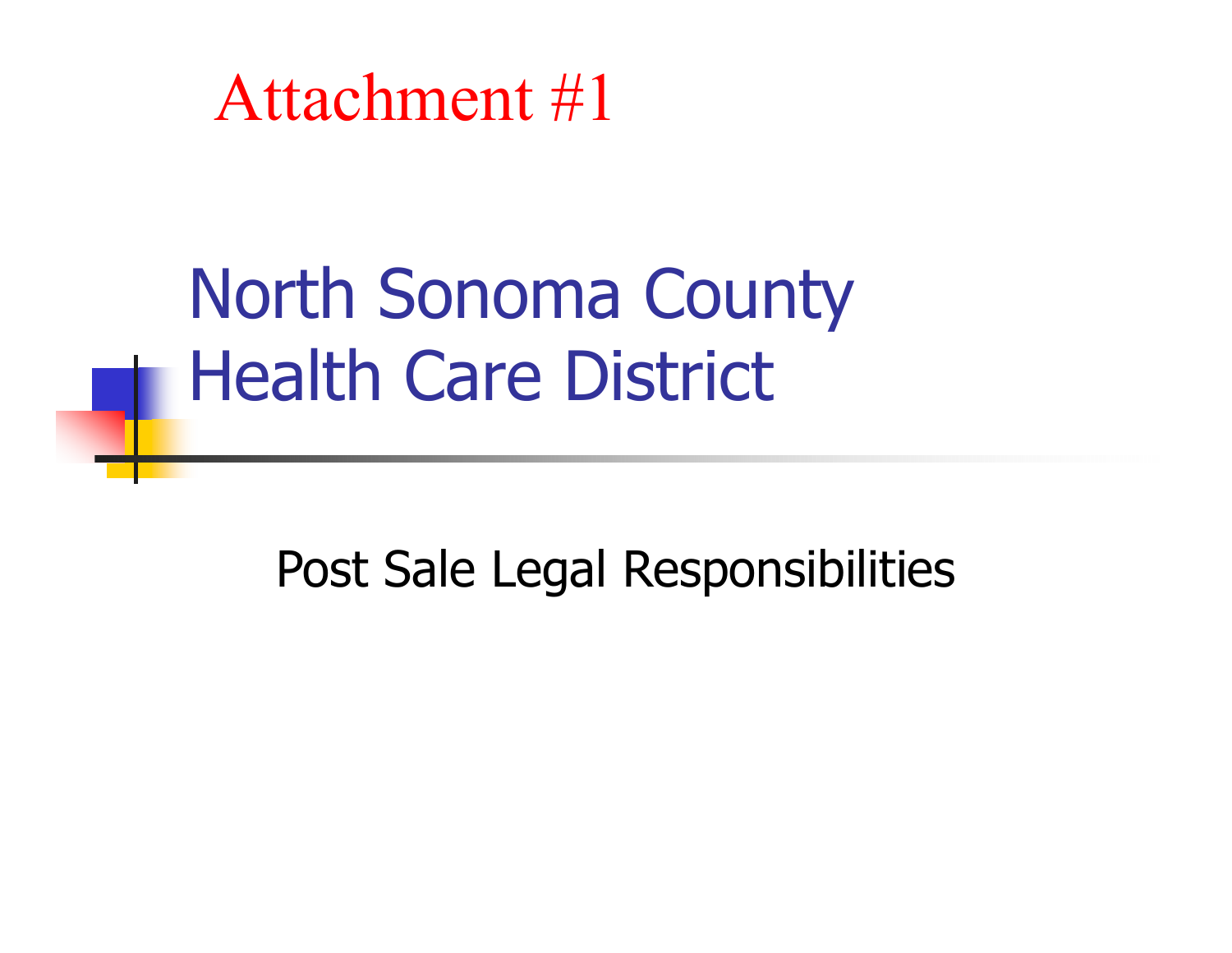# Impact of Selling Hospital on Board Responsibilities

- Some duties end
	- •Credentialing, Stark, Anti-trust
- •Public entity duties remain
- •Fiduciary duties remain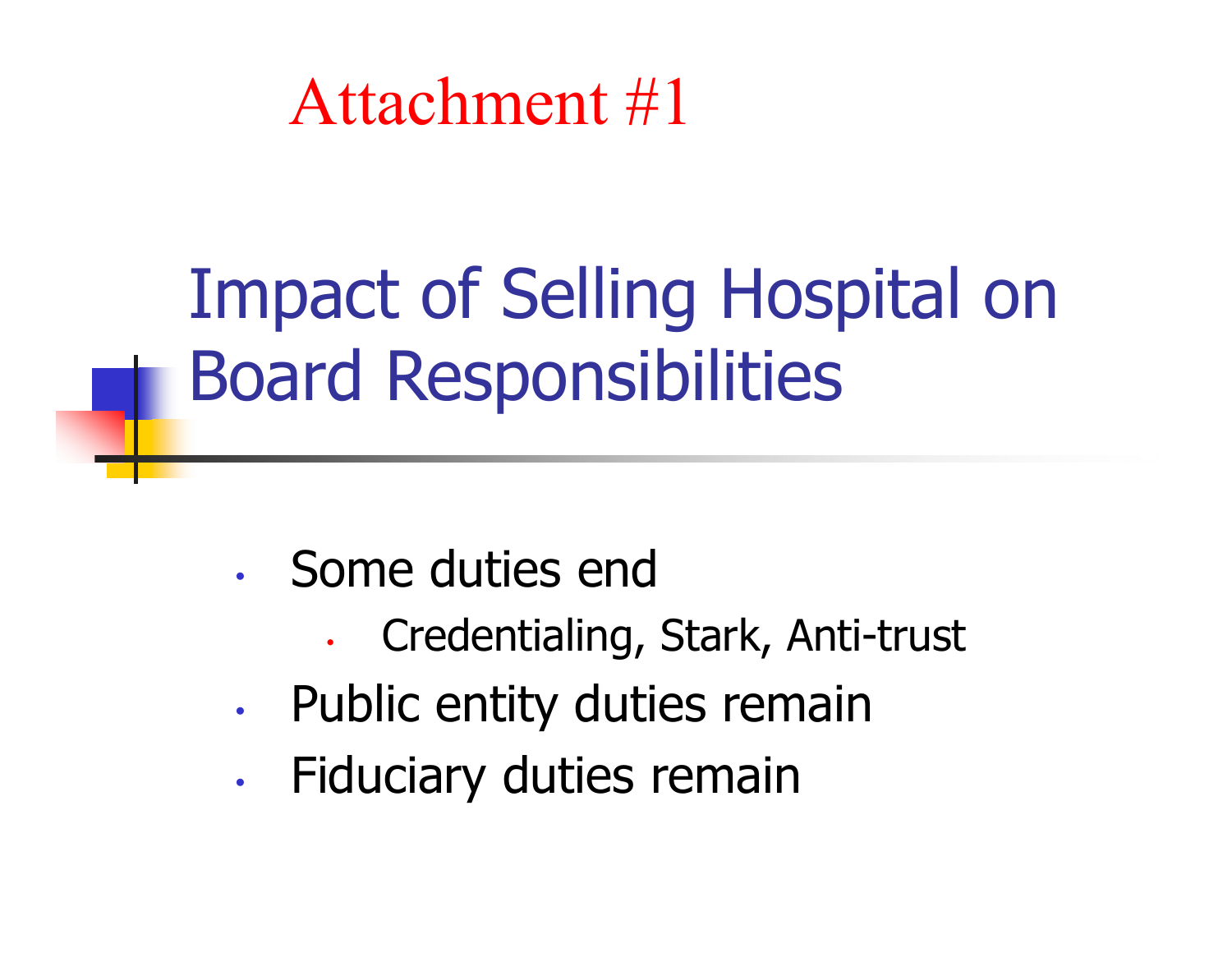## Issues to be Addressed

- **Sunshine Laws**
- **Financial Obligations**
- Contracts
- **Policies and Procedures**
- **Elections**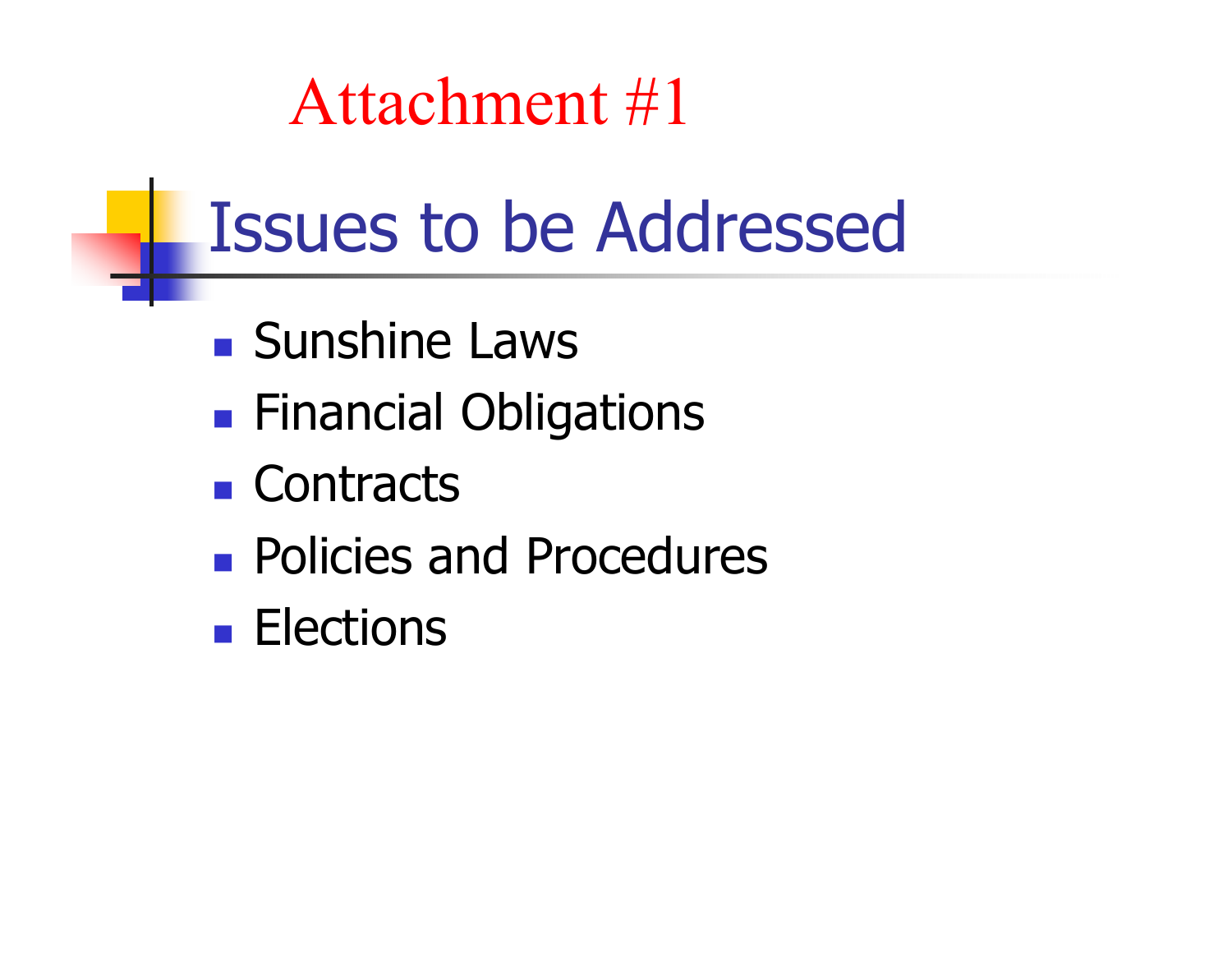# Sunshine Laws

- Brown Act
- **Public Records Act**
- **Conflicts of Interest**
- **Registrar of Public Entities**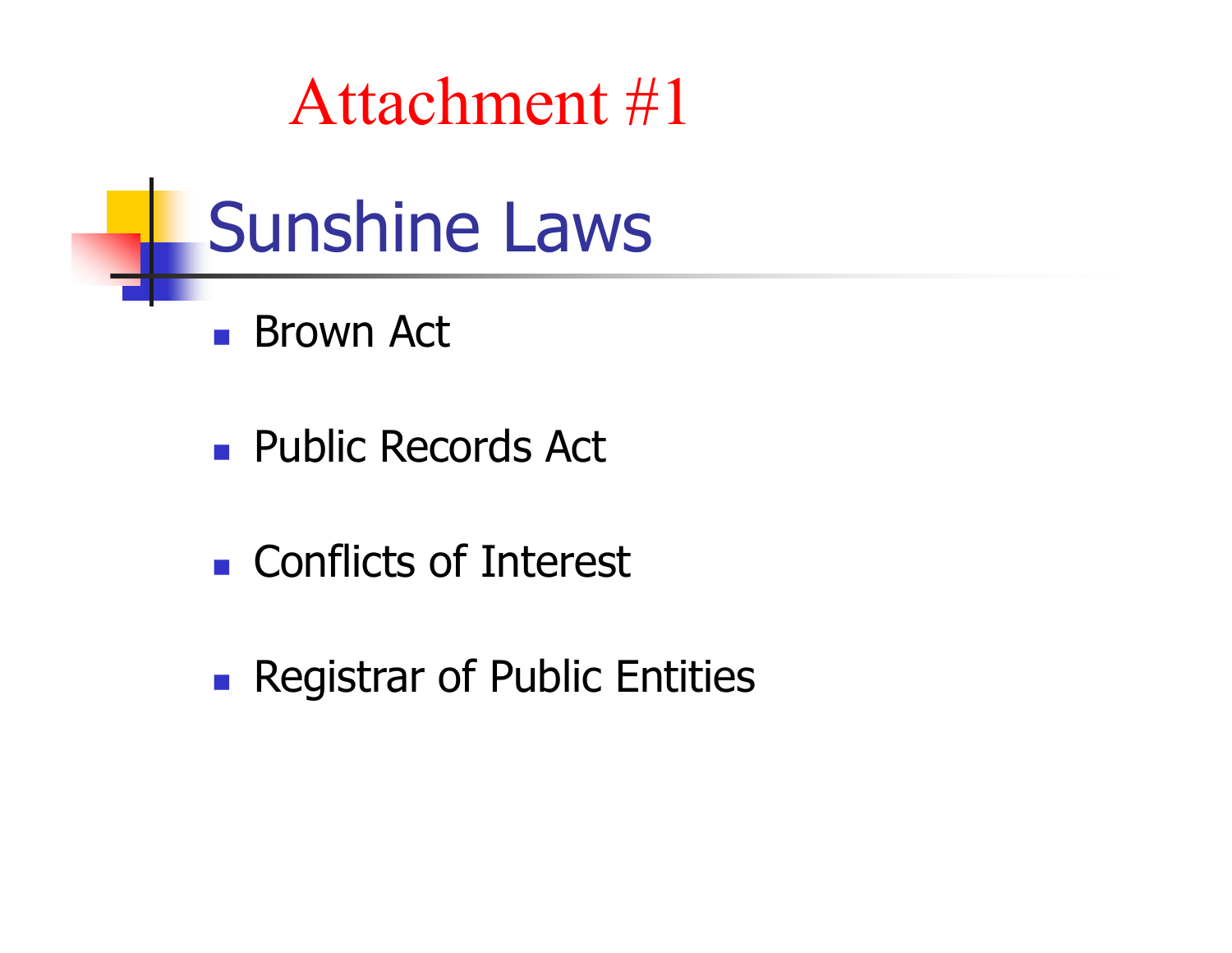# Brown Act

- **Training: Ethics and Harassment**
- **R** Meetings
	- **Agendas: Posting and Contents**
	- **Public Participation** 
		- **Nodifications repealed December 31, 2023**
		- Location (quorum within District; public access)
- **Nebsite** 
	- **Requirements listed in H&S Code Section 32139**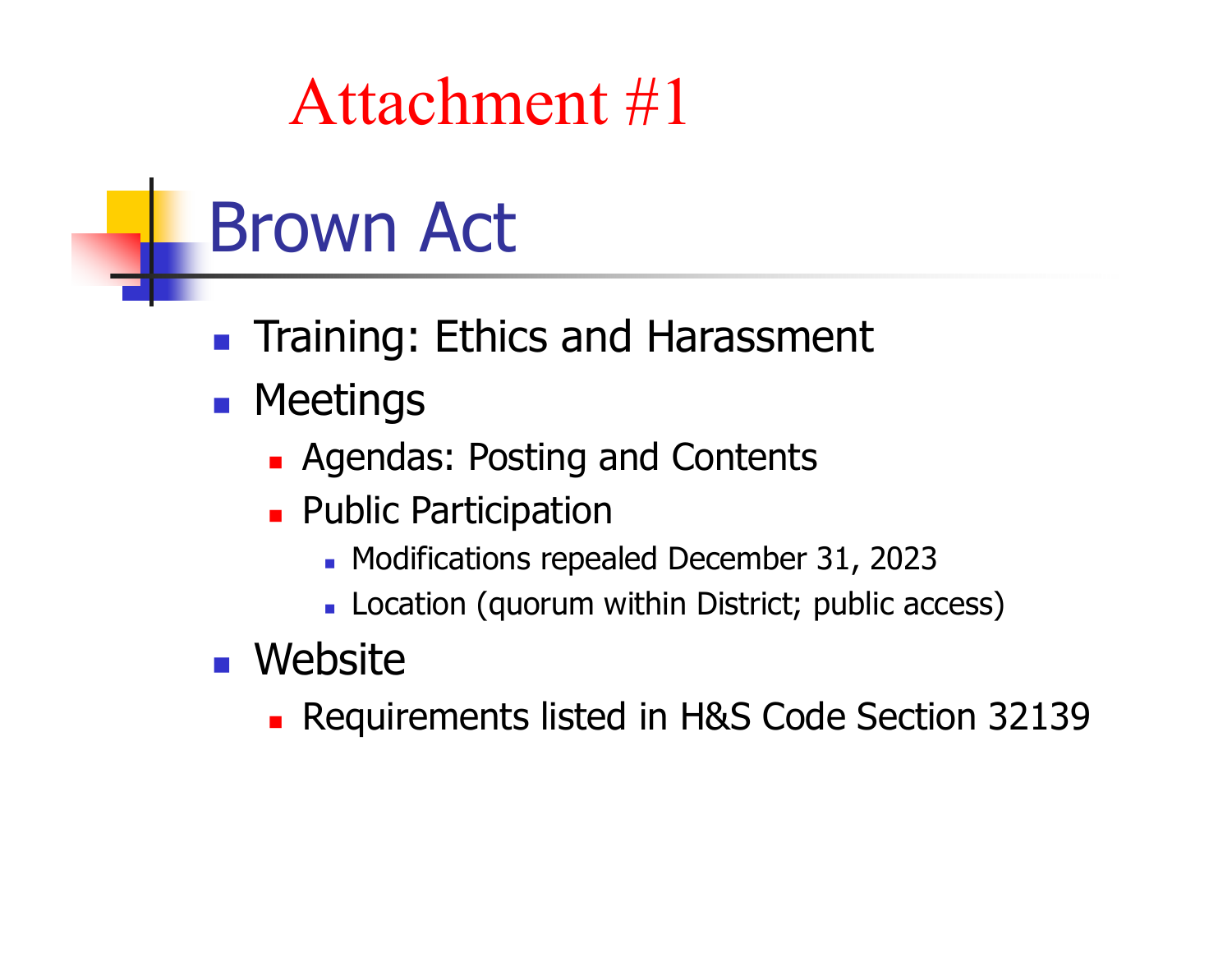## Public Records Act

**Responses are very time sensitive** 

**• Maintain and follow a Policy for Handling**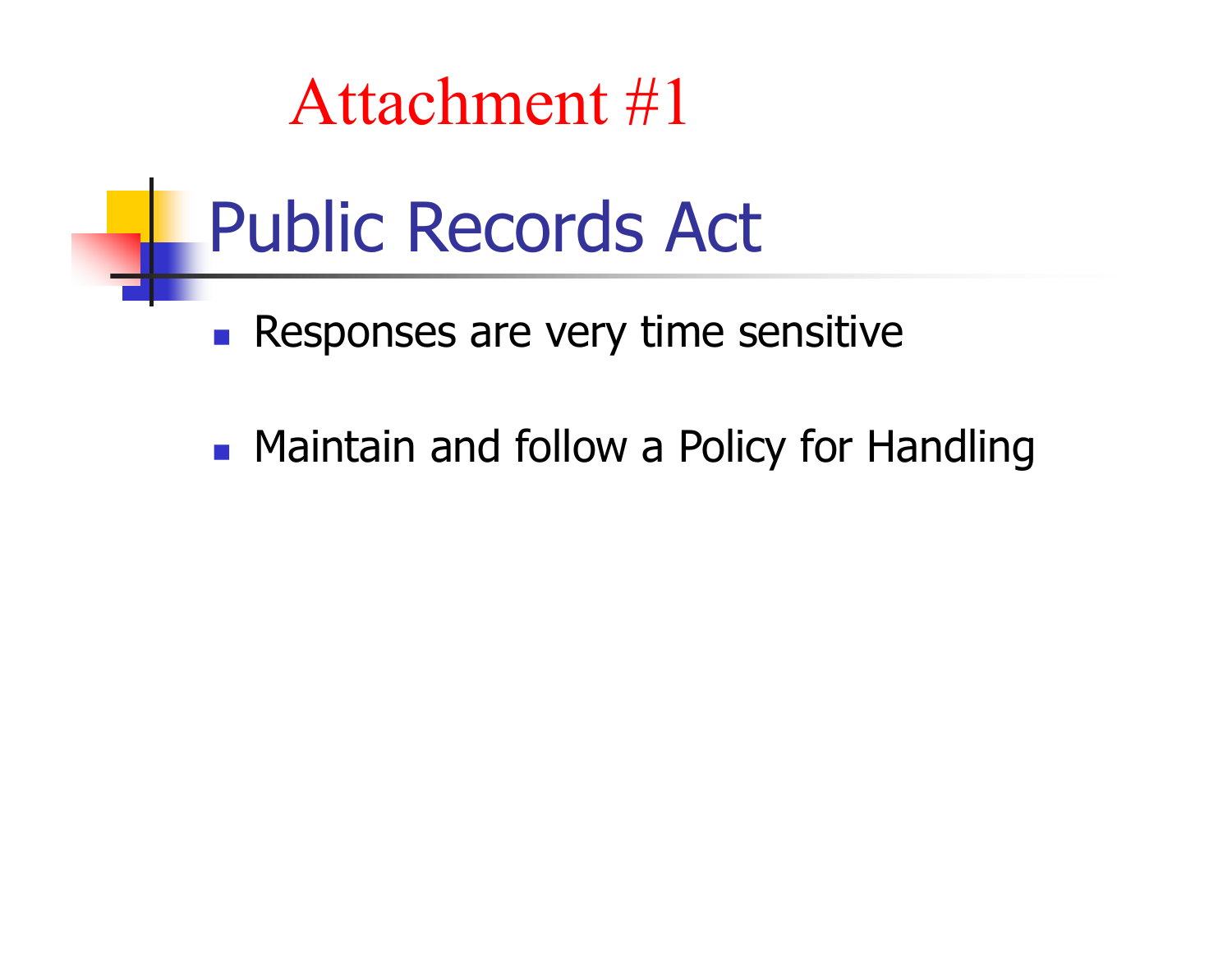# Conflicts of Interest

- Conflict of Interest Code
	- **Biennial Updates**
- **Form 700 Reporting**
- **Exercise Statements of Abstention**
- **Gift limitations**
- **Prohibited Contracts (GC 1090)**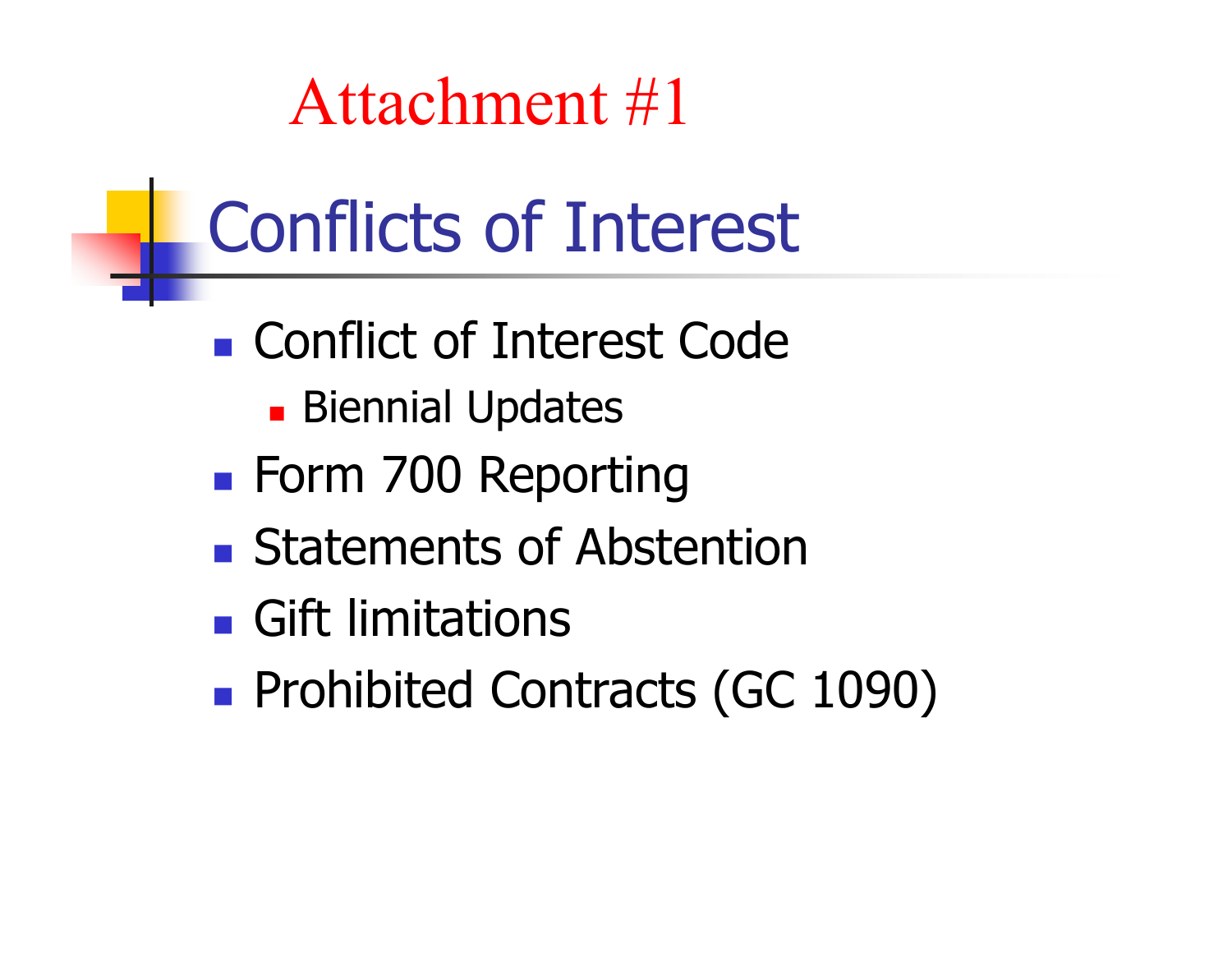# Registrar of Public Entities

**Benefits of Compliance** 

**Need for Updates**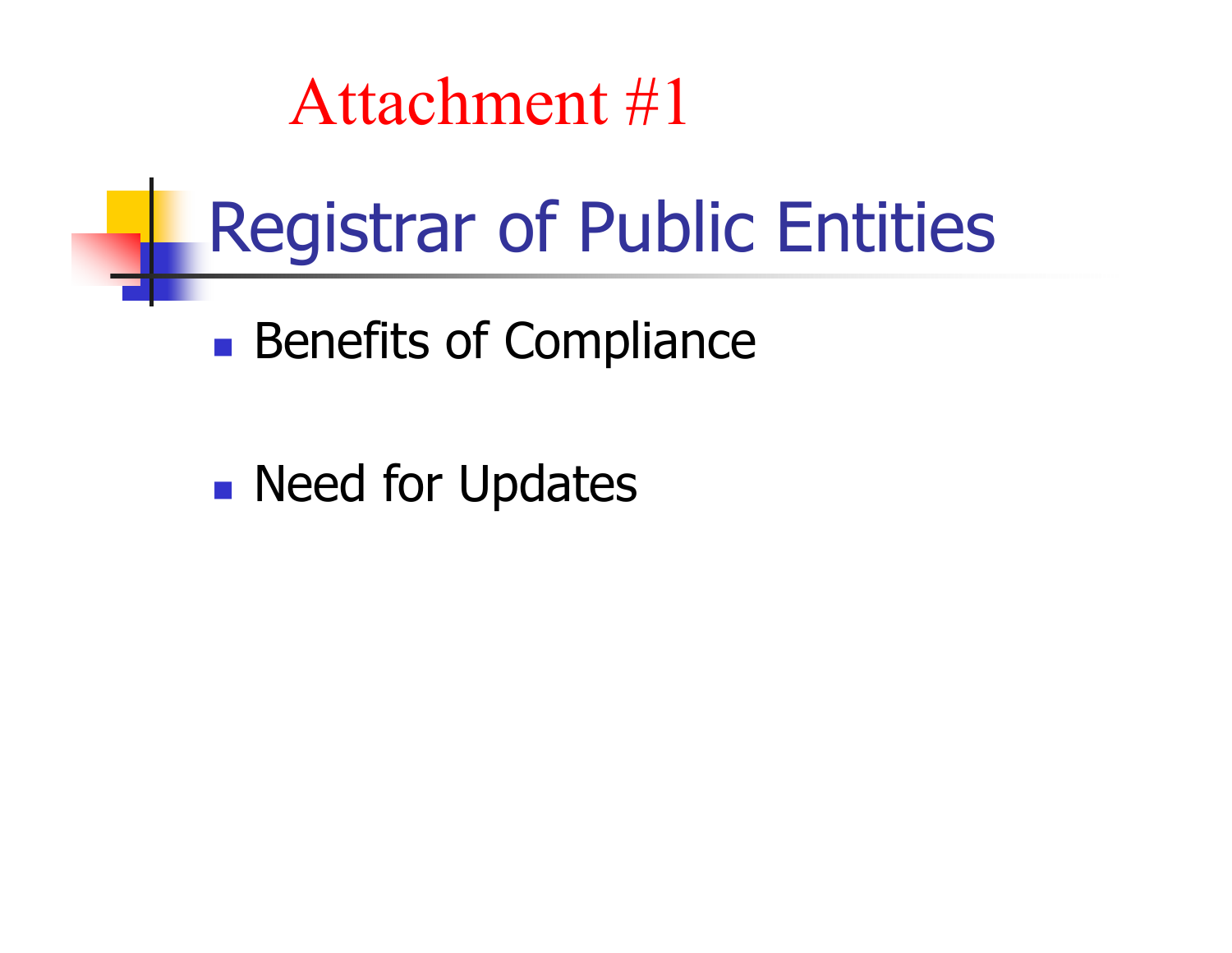# Financial Obligations

- **Budget Adoption by September 1**
- Audit
	- Statute (H&S 32133)
	- **Best Practice**
- **Annual Report to Controller**
- **Gifts of Public Funds**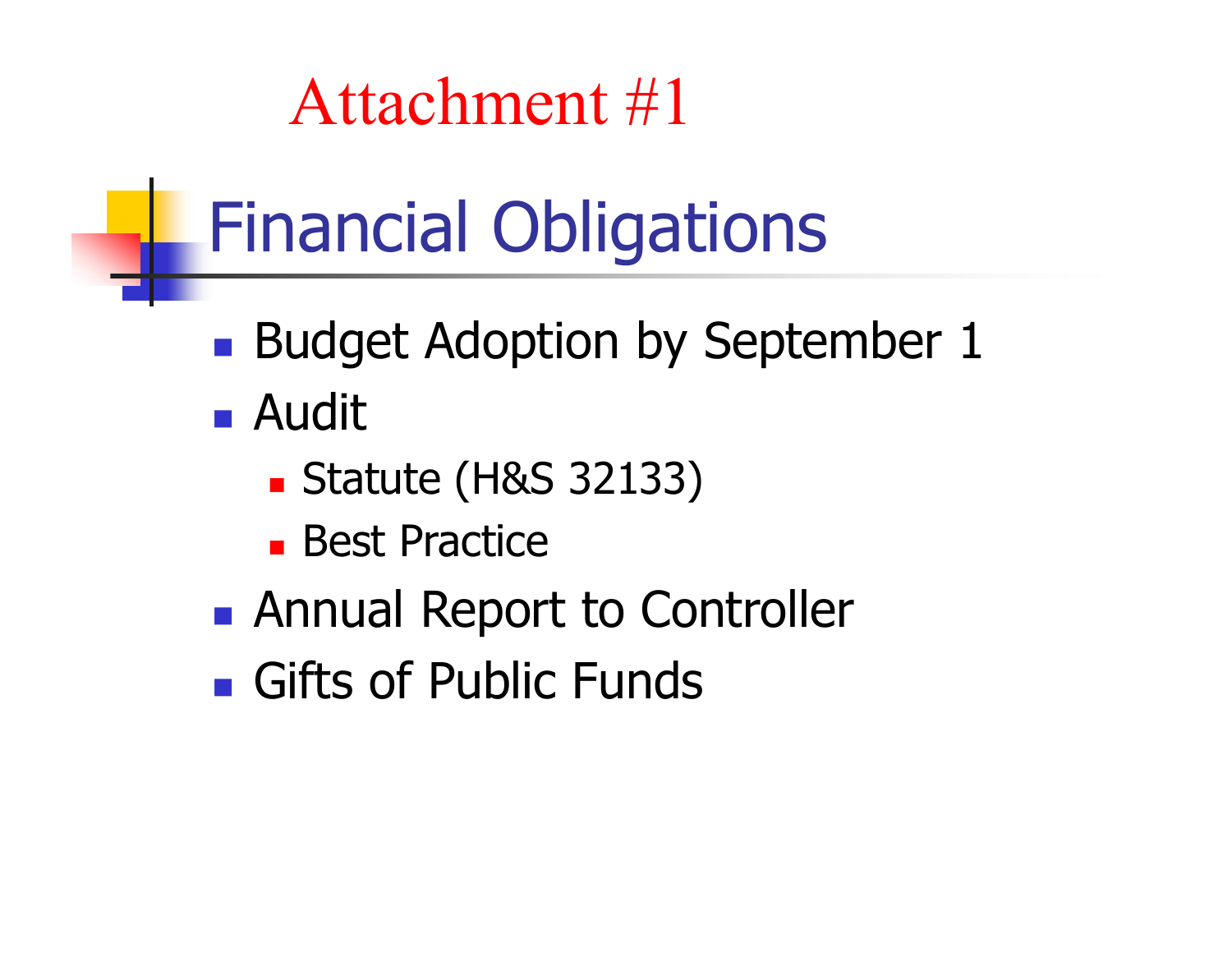# Financial Obligations (cont.)

- **Grants** 
	- **Power to make (H&S 32126.5)**
	- Need for detailed policy (H&S 32139(c))
- **Assessment of Special Tax**
- **Appropriations Limits**
- **Bond requirements**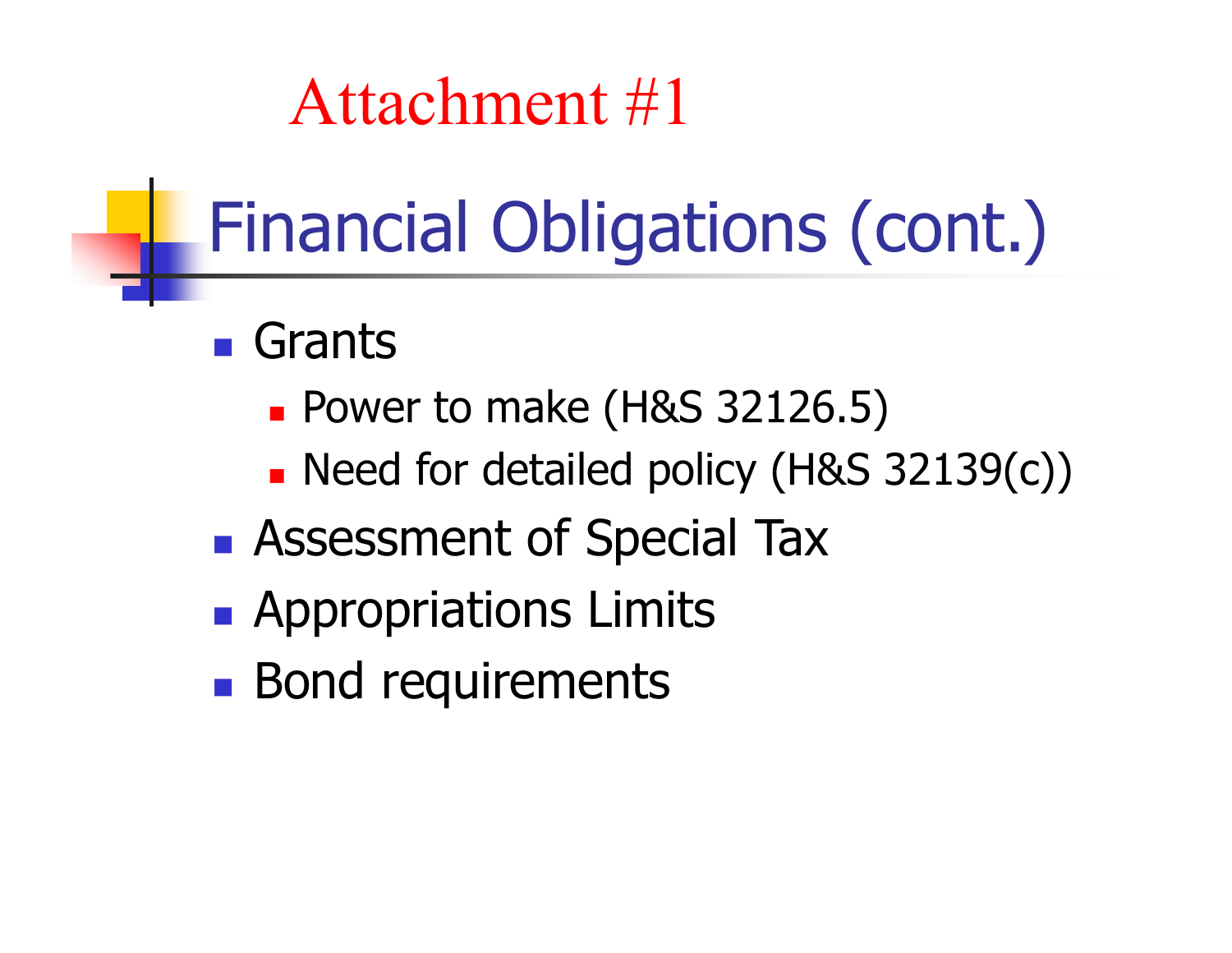# **Contracts**

- **Compliance with Hospital Sale requirements**
- **Shared Services Agreement with PHCD**
- **Agreements for Services**
- Employment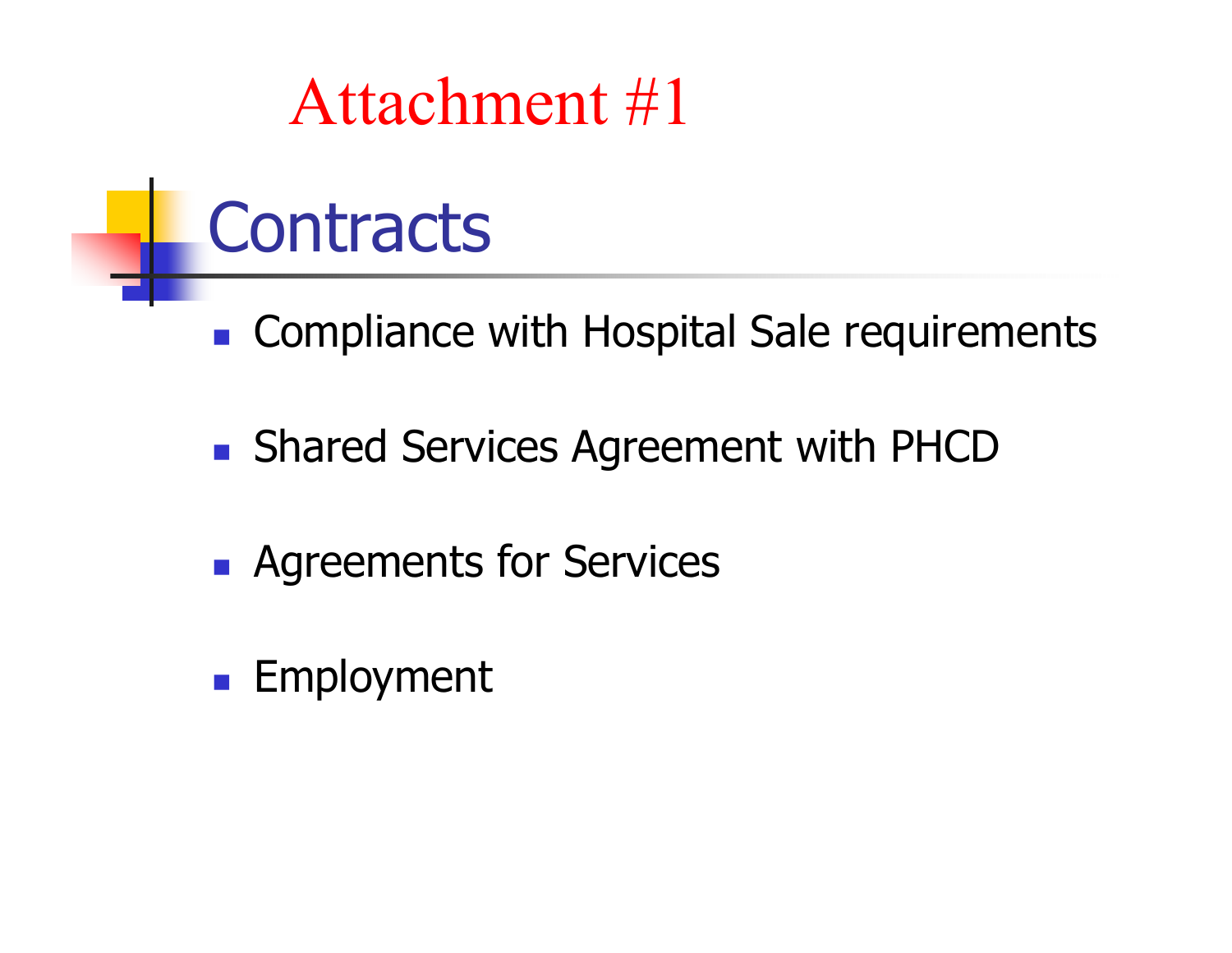# Policies and Procedures

- **Investments**
- **Grants**
- **Reimbursements**
- **Board Compensation**
- **Inventory and Pruning needed**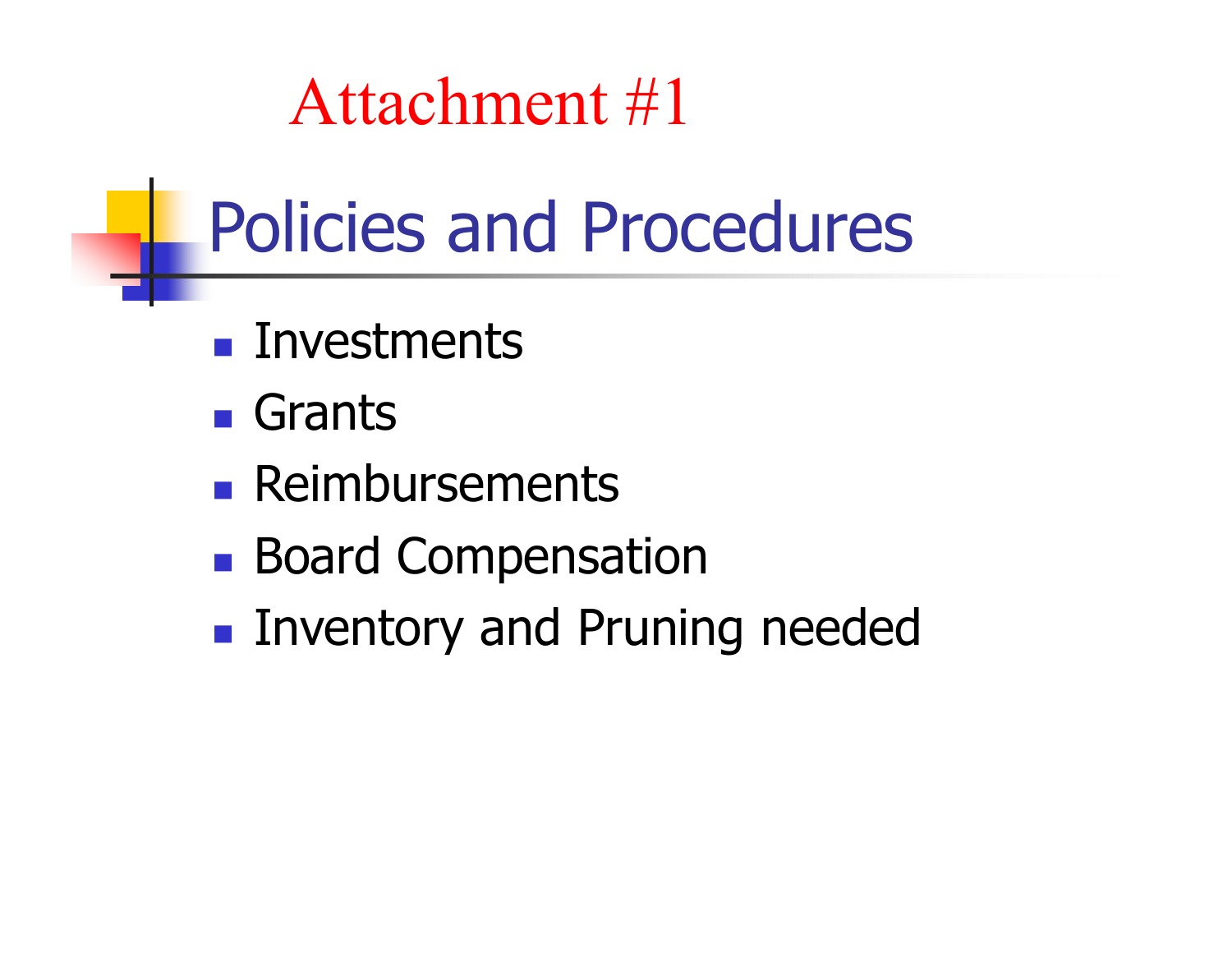## Elections and Vacancies

**Nork with County Registran** 

**Timelines for Filling Vacancies**